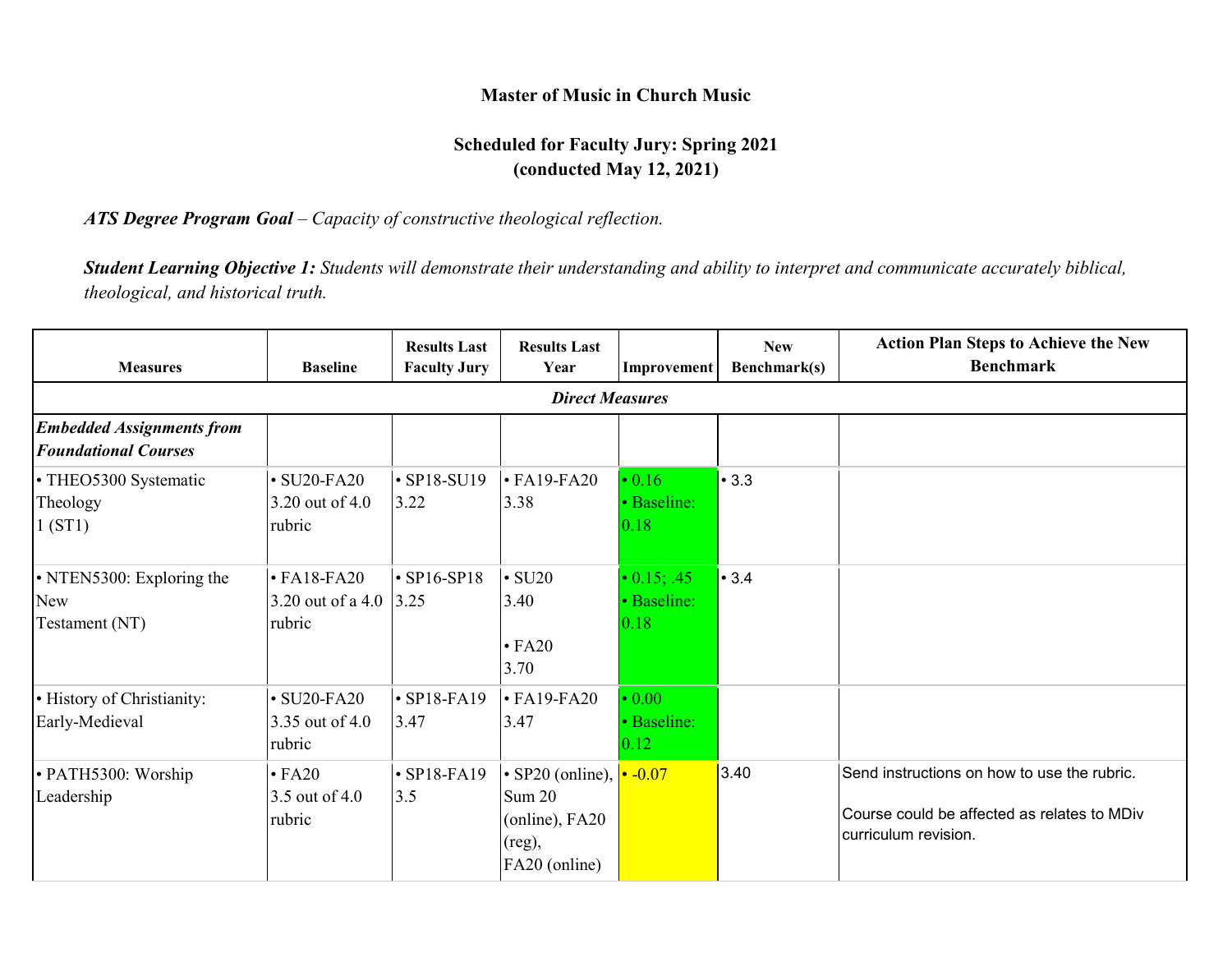|                                                                                       |                                                                               |                                                              | 3.43                                                                 |                                        |                               |                                                                   |
|---------------------------------------------------------------------------------------|-------------------------------------------------------------------------------|--------------------------------------------------------------|----------------------------------------------------------------------|----------------------------------------|-------------------------------|-------------------------------------------------------------------|
|                                                                                       |                                                                               |                                                              |                                                                      |                                        |                               |                                                                   |
| • Theology of Worship<br>(ThW) Comprehensive Exams<br>for<br>Graduates (part of final | $\cdot$ FA18-SP21<br>83%/12 (passed<br>the exam) [range<br>from $0$ to $20$ ] | $\cdot$ FA16-SP18<br>100%/12<br>(average score<br>of all who | $\cdot$ FA18-SP21<br>100%/16                                         | $\cdot$ 0/4<br>· Baseline:<br>$17\%/4$ | 15 (score out of<br>20) (75%) | Going to average score as a new measurement<br>for this item      |
| reflection paper regarding<br>personal theology of worship)                           |                                                                               | took exam)                                                   |                                                                      |                                        |                               |                                                                   |
| • Congregational Song (CS)                                                            | $\cdot$ FA18-SP21<br>83%/12 (out of<br>20)                                    | $\cdot$ FA16-SP18<br>83%                                     | $\cdot$ FA18-SP21<br>100%/17.5 (out   Baseline:<br>of $20$ )         | $\cdot$ 17%/5.5<br>0.18                | 15 (75%)                      | Going to average                                                  |
|                                                                                       |                                                                               |                                                              | <b>Indirect Measures</b>                                             |                                        |                               |                                                                   |
| <b>Degree Program Survey</b>                                                          |                                                                               |                                                              |                                                                      |                                        |                               |                                                                   |
| • Great Commission (GC)                                                               | $\cdot$ SU19-FA20<br>87% rated it 4.0<br>or higher/90%                        | $\cdot$ SP19<br>92.47% rated<br>it<br>4.0 or higher          | $\cdot$ FA19<br>94% rated it 4.0 $(FA19)$<br><sub>or</sub><br>higher | $\cdot 1.53\%$                         | 93%                           | Curriculum revision - revise to reflect new<br>mission statement. |
|                                                                                       |                                                                               |                                                              | $\cdot$ SP20<br>92% rated it 4.0 $(SP20)$<br>or<br>higher            | $\cdot$ -.47%                          |                               |                                                                   |
|                                                                                       |                                                                               |                                                              | $\cdot$ FA20<br>94% rated it 4.0 $(FA20)$<br>or<br>higher            | $\cdot 1.53\%$                         |                               |                                                                   |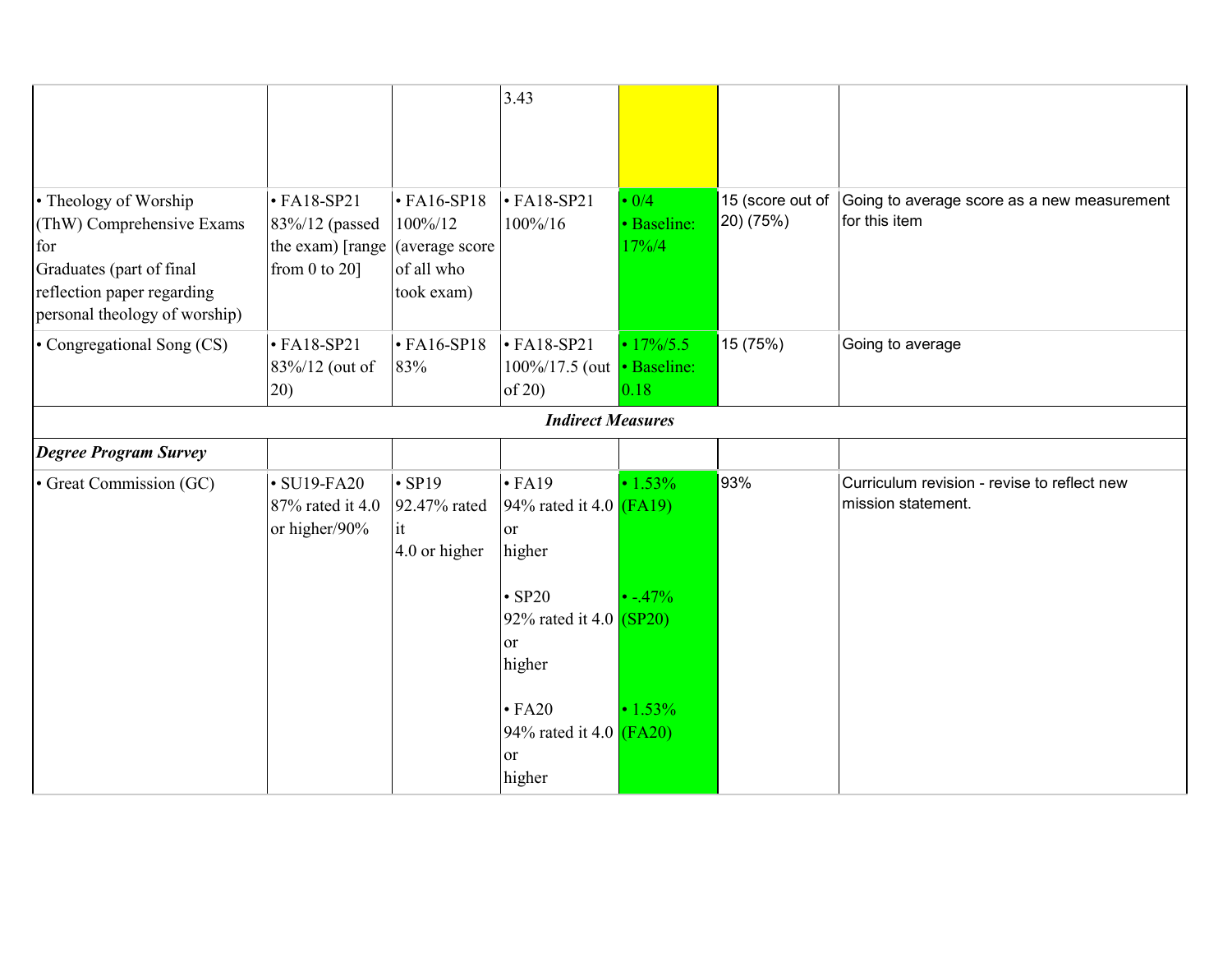| <b>Biblical Studies (BS)</b>                                                                                                                               |                                                                  |                                     |                                                                                                          |                                    |     |                            |
|------------------------------------------------------------------------------------------------------------------------------------------------------------|------------------------------------------------------------------|-------------------------------------|----------------------------------------------------------------------------------------------------------|------------------------------------|-----|----------------------------|
| • "How well do you feel NOBTS • SU19-FA20 BS • SP19<br>prepared you in Biblical<br>exposition – to interpret $\&$<br>communicate the Bible<br>accurately?" | 88% rated it 4.0<br>or higher on a<br>5.0<br>Likert scale/90%    | 93.01% rated<br>it<br>4.0 or higher | $\cdot$ FA19<br>98% rated it 4.0 $(FA19)$<br>or higher<br>$\cdot$ SP20<br>95% rated it 4.0 $\cdot$ 1.99% | $\cdot$ 4.99%                      | 95% | <b>Curriculum Revision</b> |
|                                                                                                                                                            |                                                                  |                                     | or higher<br>$\cdot$ FA20<br>96% rated it 4.0<br>or higher                                               | (SP20)<br>$\cdot 2.99\%$<br>(FA20) |     |                            |
| <b>Theology and History (TH)</b>                                                                                                                           |                                                                  |                                     |                                                                                                          |                                    |     |                            |
| • "How well do you feel NOBTS • SU19-FA20<br>prepared you in Christian<br>Theological Heritage - to<br>understand and interpret the                        | <b>TH</b><br>81.5% rated it<br>4.0 or higher on $ 4.0$ or higher | $\cdot$ SP19<br>86.56% rated<br>lit | $\cdot$ FA19<br>90% rated it 4.0 $(FA19)$<br>or higher                                                   | $\cdot$ 3.44%                      | 84% |                            |
| Christian theological heritage<br>and Baptist polity for the<br>church?"                                                                                   | a 5.0 Likert scale                                               |                                     | $\cdot$ SP20<br>84\% rated it 4.0 $(SP20)$<br>or higher<br>$\cdot$ FA20                                  | $\cdot$ -2.56%                     |     |                            |
|                                                                                                                                                            |                                                                  |                                     | 84% rated it 4.0 $\cdot$ -2.56%<br>or higher                                                             | (FA20)                             |     |                            |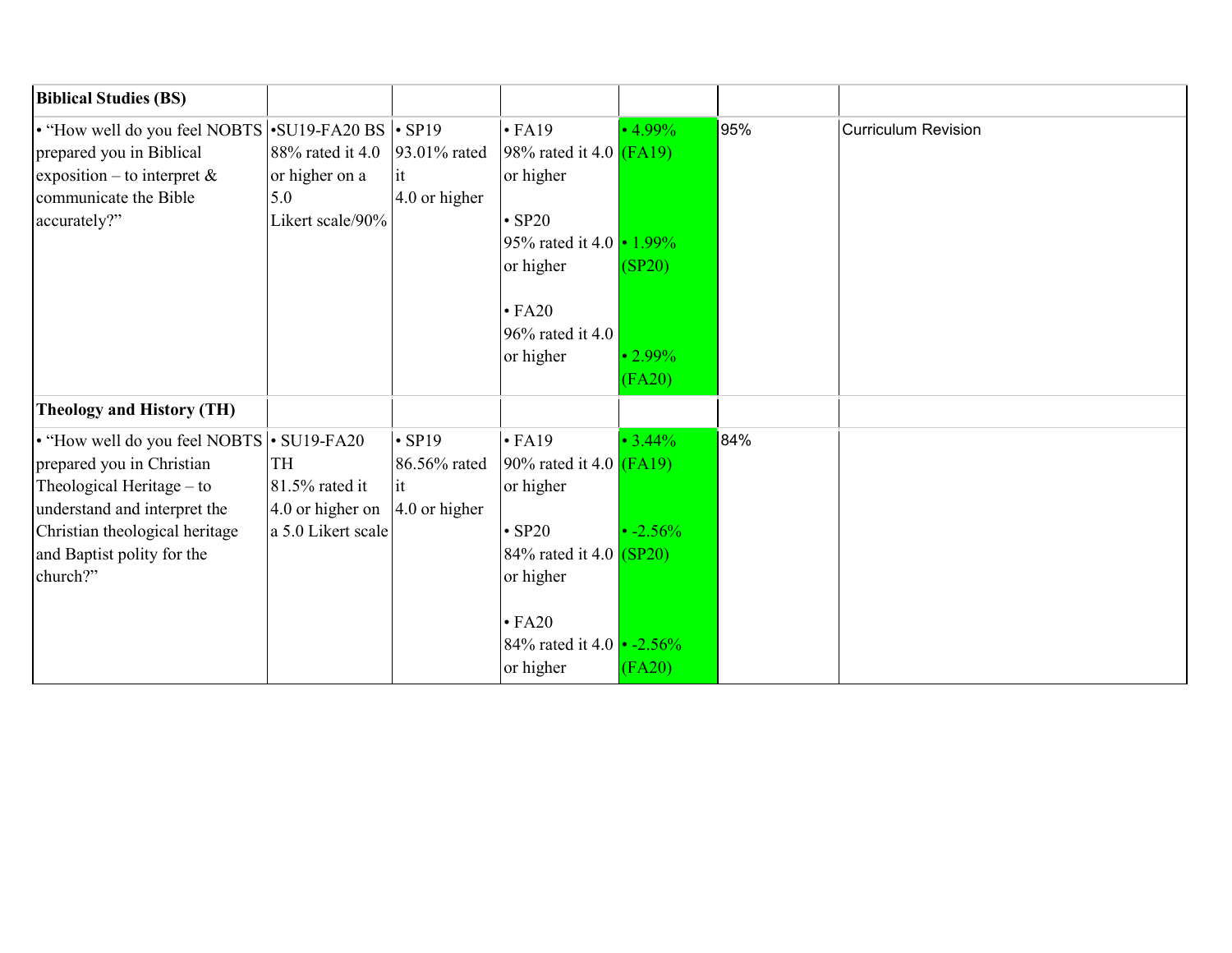| · Servant Leadership (SL) | $\cdot$ SU19-FA20 SL $\cdot$ SP19<br>81% rated it<br>4.0 or higher                                                        | 81.18% rated<br>it<br>4.0 or higher                                                  | $\cdot$ FA19<br>84% rated it 4.0 $(FA19)$<br>or higher<br>$\cdot$ SP20<br>81\% rated it 4.0 $(SP20)$<br>or higher<br>$\cdot$ FA20<br>85% rated it 4.0 $(FA20)$<br>or higher    | $\cdot 2.82\%$<br>$\cdot$ -.18%<br>$\cdot$ 3.82%                    |                       |                                                                                                                                                                                    |
|---------------------------|---------------------------------------------------------------------------------------------------------------------------|--------------------------------------------------------------------------------------|--------------------------------------------------------------------------------------------------------------------------------------------------------------------------------|---------------------------------------------------------------------|-----------------------|------------------------------------------------------------------------------------------------------------------------------------------------------------------------------------|
| • Worship Leadership (WL) | $\cdot$ SU19-FA20<br><b>WL</b><br>70% rated it<br>4.0 or higher                                                           | $\cdot$ SP17<br>4.0 or higher<br>$\cdot$ FA17<br>$62\%$ rated it<br>4.0<br>or higher | $\cdot$ FA19<br>73.6% rated it $ 68\% \text{ rated it } 4.0$<br>or higher<br>$\cdot$ SP20<br>$64\%$ rated it 4.0<br>or higher<br>$\cdot$ FA20<br>75% rated it 4.0<br>or higher | $\cdot$ 6% (FA19) 71% would<br>$\cdot$ 2% (SP20)<br>• 13%<br>(FA20) | scores 4 or<br>higher | Curriculum revision<br>Specific guidance regarding final exam question<br>and specifically to add guidance for pastoral<br>ministry questions<br>Increased time to take final exam |
| <b>MMCM Survey</b>        |                                                                                                                           |                                                                                      |                                                                                                                                                                                |                                                                     |                       |                                                                                                                                                                                    |
| · Biblical Studies (BS)   | $\cdot$ FA18-SP21 BS $\cdot$ SP18<br>81% rated it 4.0<br>or higher<br>Need to change<br>baseline if we go<br>with average | 100% (4 in<br>category 5)                                                            | $\cdot$ SP21<br>100% rated it<br>$4.0$ or<br>Higher (9<br>people); $4.67$                                                                                                      | · Baseline:<br>19%                                                  | 4.5                   | Switching to an average scores for these items;<br>see last year results column (i.e., 4.67) for new<br>comparison point                                                           |
| $\cdot$ Theology (T)      | $\cdot$ FA18-SP21 T<br>81% rated it 4.0<br>or higher                                                                      | $\cdot$ SP18<br>100% (2 in<br>category 5)                                            | $\cdot$ SP21<br>100% rated it<br>$4.0$ or<br>Higher; 4.67                                                                                                                      | · Baseline:<br>19%                                                  | 4.5                   |                                                                                                                                                                                    |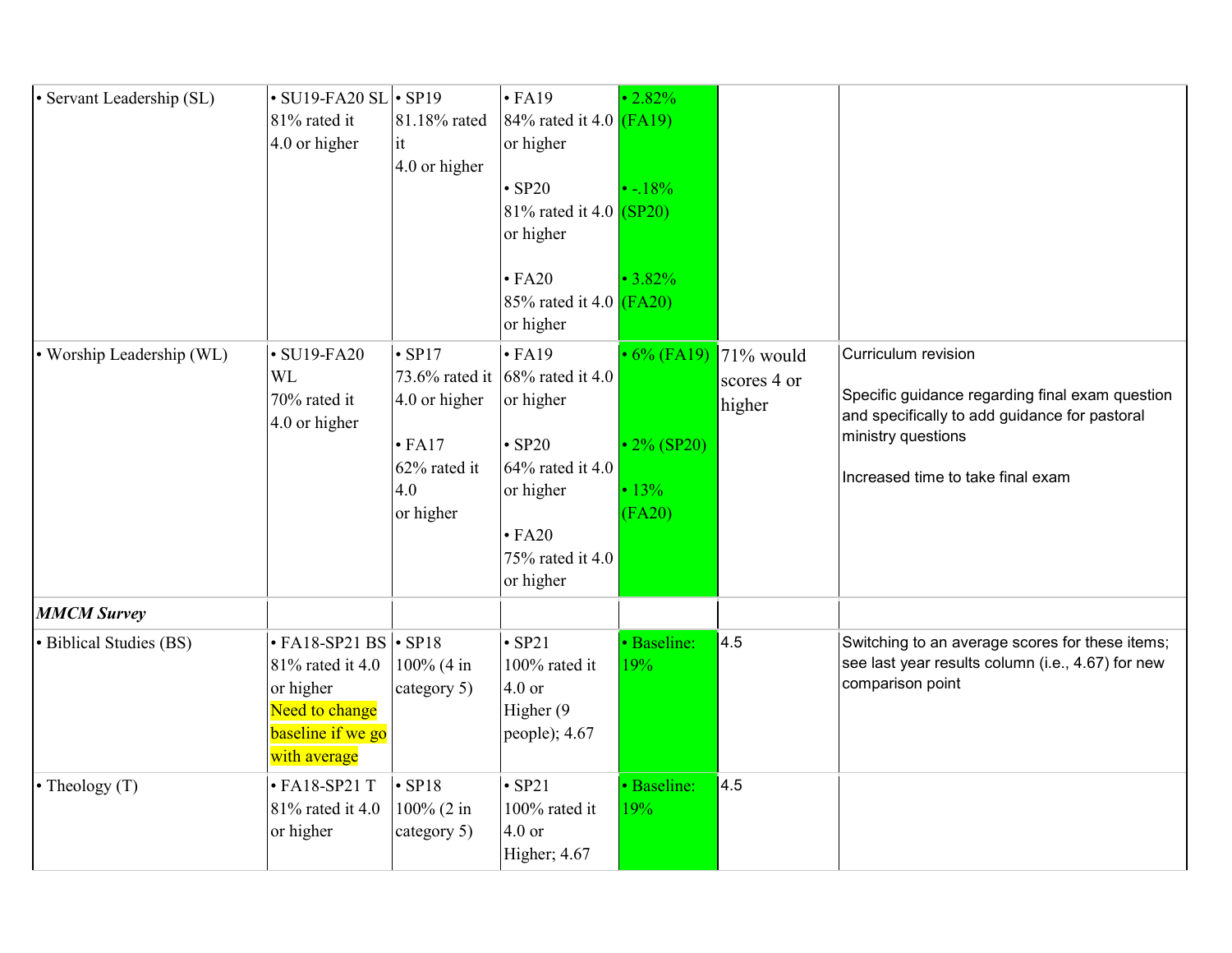| $\bullet$ History (H)              | $\cdot$ FA18-SP21 H<br>$81\%$ rated it 4.0<br>or higher          | $\cdot$ SP18<br>$100\%$ (3 in<br>category 5) | $\cdot$ SP21<br>100% rated it<br>$4.0$ or<br>Higher; 4.56              | • Baseline:<br>19%     | 4.5  |                                                                                                                                                                                                                                                                                                                                                                 |
|------------------------------------|------------------------------------------------------------------|----------------------------------------------|------------------------------------------------------------------------|------------------------|------|-----------------------------------------------------------------------------------------------------------------------------------------------------------------------------------------------------------------------------------------------------------------------------------------------------------------------------------------------------------------|
| • Church Music Philosophy<br>(CMP) | $\cdot$ FA18-SP21<br><b>CMP</b><br>80% rated it 4.0<br>or higher | $\cdot$ SP18<br>$80\%$ (2 in<br>category 5)  | $\cdot$ SP21<br>$88.9\%$ rated it<br>$4.0 \text{ or }$<br>Higher; 4.45 | • Baseline:<br>$8.9\%$ | 4.25 |                                                                                                                                                                                                                                                                                                                                                                 |
| • Focused Conversation Groups      |                                                                  |                                              |                                                                        |                        |      | Some felt that benchmarks in basic ministry<br>classes were not as clear as music classes and<br>there was some discussion of teacher choice and<br>personal motivation making a big difference; In<br>2018, a student asked about Biblical<br>Hermeneutics replacing OT or NT. Another<br>student noted it wold be difficult to add anything<br>to curriculum. |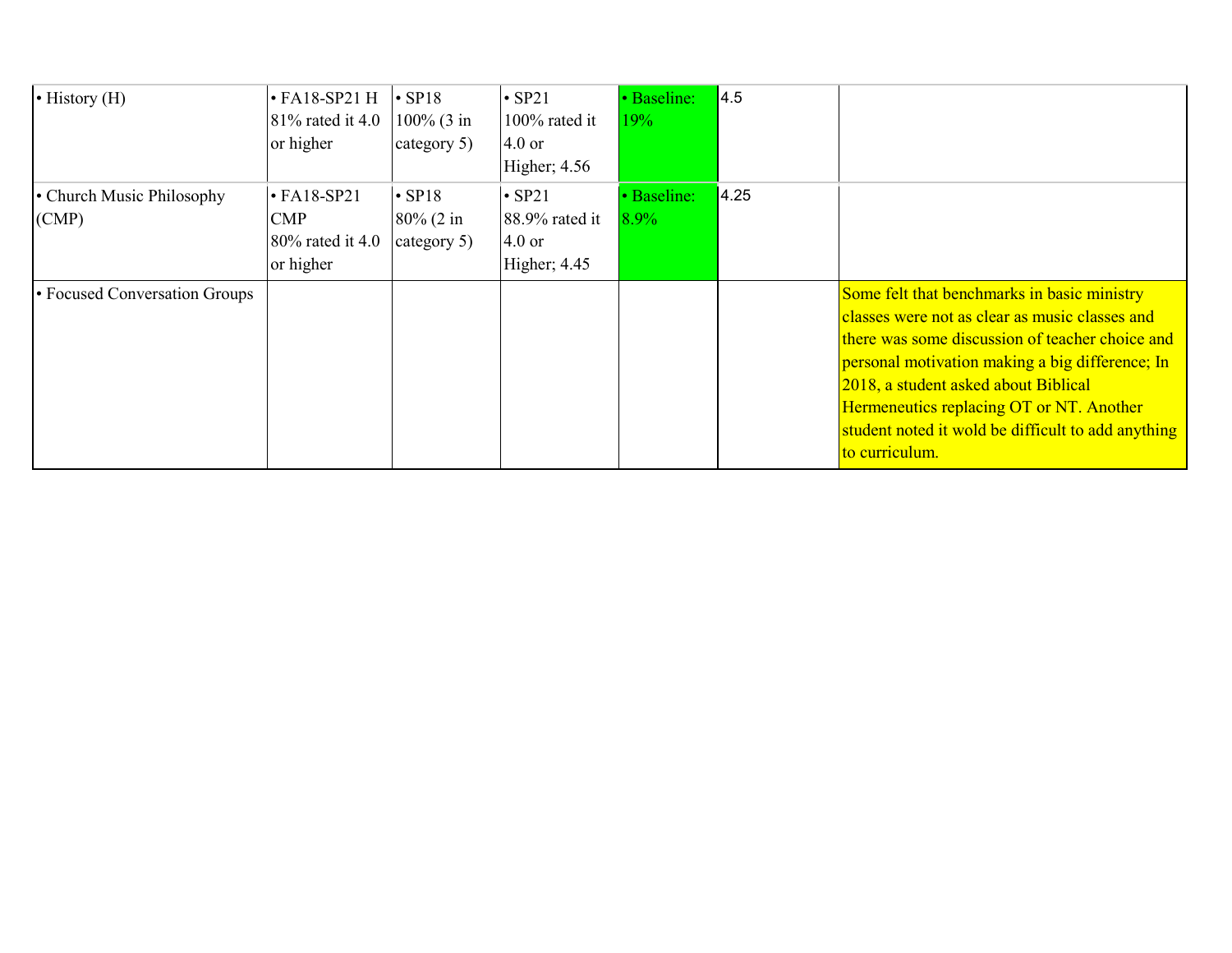*ATS Degree Program Goal – 1) An understanding of music theory and history and 2) Competence in an applied music performance area.*

*Student Learning Objective 2: Students will demonstrate a breadth of competence in church music, philosophy, principles, and ministry models.*

| <b>Measures</b>             | <b>Baseline</b>             | <b>Results Last</b><br><b>Faculty Jury</b> | <b>Results Last</b><br>Year                                                                                                                                                                                                                                                                   | Improvement                                 | <b>New</b><br>Benchmark(s) | <b>Action Plan Steps to Achieve the New</b><br><b>Benchmark</b>                                                                                                                                                                                                                               |  |  |  |
|-----------------------------|-----------------------------|--------------------------------------------|-----------------------------------------------------------------------------------------------------------------------------------------------------------------------------------------------------------------------------------------------------------------------------------------------|---------------------------------------------|----------------------------|-----------------------------------------------------------------------------------------------------------------------------------------------------------------------------------------------------------------------------------------------------------------------------------------------|--|--|--|
| <b>Direct Measures</b>      |                             |                                            |                                                                                                                                                                                                                                                                                               |                                             |                            |                                                                                                                                                                                                                                                                                               |  |  |  |
| <b>Placement Exams</b>      |                             |                                            | 2 graduate<br>complete<br>theory IV, 1<br>graduate<br>passed the<br>exam, 1<br>graduate<br>passed review<br>course;<br>among current<br>students: 1<br>has not taken<br>theory IV, 3<br>have passed<br>theory IV, 4<br>have passed<br>the theory<br>placement<br>exam by<br>second<br>attempt |                                             |                            | A recommendation has been made to require<br>all levelling students to take the fundamentals<br>III-IV portion of the placement exam so that<br>levelling student scores may be compared to<br>incoming MMCM students who completed<br>their undergrad in music at a distinct<br>institution. |  |  |  |
| <b>Comprehensive Exams:</b> |                             |                                            |                                                                                                                                                                                                                                                                                               |                                             |                            |                                                                                                                                                                                                                                                                                               |  |  |  |
| • Congregational Song (CS)  | $\cdot$ FA18-SP21<br>83%/12 | $\cdot$ FA16-SP18<br>83%/12                | $\cdot$ FA18-SP21<br>100%/17.25                                                                                                                                                                                                                                                               | $\cdot$ 17%/5.25<br>· Baseline:<br>17%/5.25 | 15 (75%)                   | Move to average score                                                                                                                                                                                                                                                                         |  |  |  |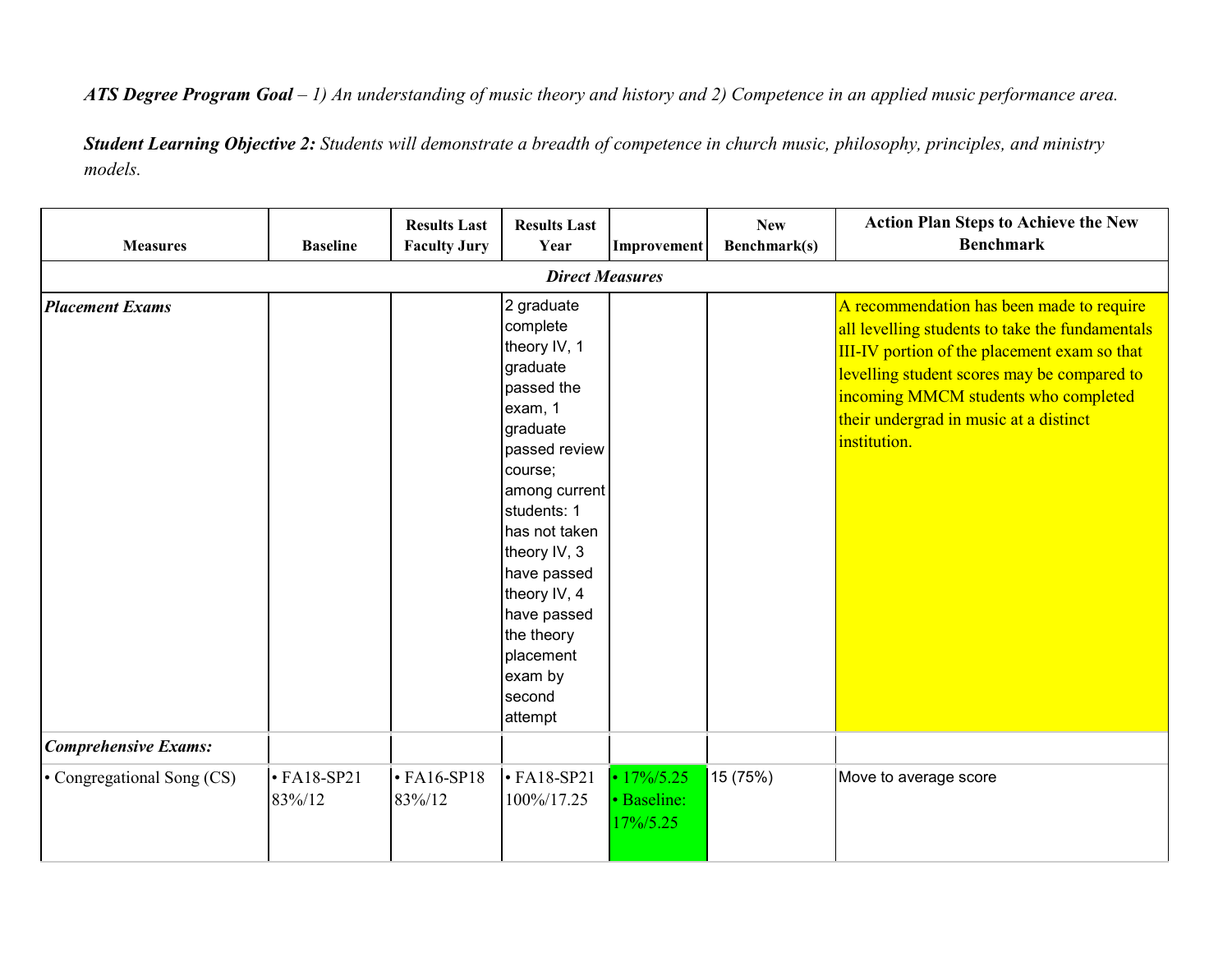| • Church Music Education<br>(CME)                            | $\cdot$ FA18-SP21<br>83%/12                        | $\cdot$ FA16-SP18<br>100%/12                                          | $\cdot$ FA18-SP21<br>100%/16.88                                                     | $\cdot$ 0%/4.88<br>· Baseline:<br>17%/4.88 | 15 (75%) | Move to average score                                                                                                                                                                                                                                                                                                                                                                                                                                                                                                                     |
|--------------------------------------------------------------|----------------------------------------------------|-----------------------------------------------------------------------|-------------------------------------------------------------------------------------|--------------------------------------------|----------|-------------------------------------------------------------------------------------------------------------------------------------------------------------------------------------------------------------------------------------------------------------------------------------------------------------------------------------------------------------------------------------------------------------------------------------------------------------------------------------------------------------------------------------------|
| • Congregational Song Multiple • FA18-SP21<br>Choice         | 60% average<br>score                               | $\cdot$ FA16-SP17:<br>64%<br>$\cdot$ FA17-SP18:<br>77%                | $\cdot$ FA18-SP21<br>84.75%                                                         | $\cdot 8\%$<br>· Baseline:<br>24.75%       | 75%      | The plan to create a short textbook was<br>achieved.                                                                                                                                                                                                                                                                                                                                                                                                                                                                                      |
|                                                              |                                                    |                                                                       | <b>Indirect Measures</b>                                                            |                                            |          |                                                                                                                                                                                                                                                                                                                                                                                                                                                                                                                                           |
| • Church Music Principle<br>(CMPr) [internal survey]         | $\cdot$ FA18-SP21<br>70% rated it 4.0<br>or higher | $\cdot$ SP18<br>60% (1 in<br>category 5)<br>rated it 4.0 or<br>higher | $\cdot$ SP21<br>88.9% rated it <b>·</b> Baseline:<br>4.0 or<br><b>Higher</b> ; 4.22 | $\cdot 28.9\%$<br>18.9%                    | 4.0      | Average score (see above)                                                                                                                                                                                                                                                                                                                                                                                                                                                                                                                 |
| • Church Music Models (CMM) • FA18-SP21<br>[internal survey] | 81% rated it 4.0<br>or higher                      | $\cdot$ SP18<br>80% (1 in<br>category 5)                              | $\cdot$ SP21<br>100% rated it<br>4.0 <sub>or</sub><br><b>Higher; 4.22</b>           | $\cdot 20\%$<br>· Baseline:<br>19%         | 4.0      | Average score                                                                                                                                                                                                                                                                                                                                                                                                                                                                                                                             |
| • Focused Conversation Groups                                |                                                    |                                                                       |                                                                                     |                                            |          | One student noted that overall the program<br>fulfills this outcome well, but he felt the class<br>Worship Leadership needs updates. Other<br>students agreed regarding the need to update<br>the class, and some did not understand the<br>purpose of the class if other classes appeared to<br>deal with the same material on a deeper level.<br>One student noted that the school does a great<br>job of helping students develop a base<br>philosophy but not a good job of exposing<br>students to a variety of worship experiences. |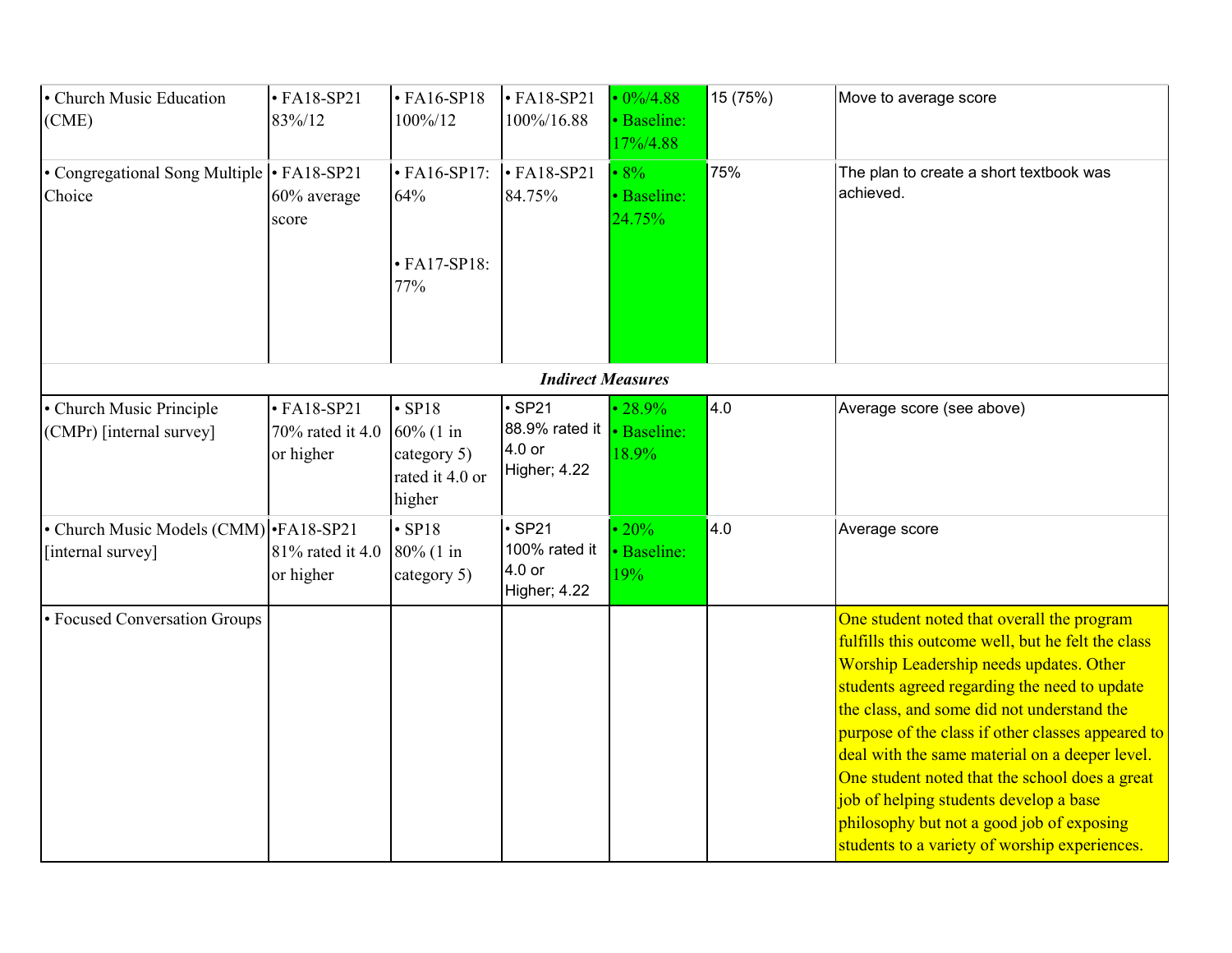*ATS Degree Program Goal – 1) Skill in conducting and leadership of musical ensembles and 2) Knowledge of church music literature.*

*Student Learning Objective 3: Students will demonstrate independent musicianship.*

| <b>Measures</b>       | <b>Baseline</b>                                                   | <b>Results Last</b><br><b>Faculty Jury</b> | <b>Results Last</b><br>Year                                                                                                                  |               | <b>Improvement New Benchmark(s)</b> | <b>Action Plan Steps to Achieve the New</b><br><b>Benchmark</b> |  |  |  |  |
|-----------------------|-------------------------------------------------------------------|--------------------------------------------|----------------------------------------------------------------------------------------------------------------------------------------------|---------------|-------------------------------------|-----------------------------------------------------------------|--|--|--|--|
|                       | <b>Direct Measures</b>                                            |                                            |                                                                                                                                              |               |                                     |                                                                 |  |  |  |  |
| · Piano Proficiencies | $\cdot$ FA18-SP21<br>91% of students<br>pass piano<br>proficiency | $\cdot$ FA16-SP18<br>100% passed           | $\cdot$ 100% of<br>MMCM/<br><b>MDCM</b><br>students<br>passed<br>piano<br>proficiency<br><sub>or</sub><br>were granted<br>advanced<br>credit | $\cdot 0.9\%$ | 95%                                 | Add piano/voice to the graduate curriculum                      |  |  |  |  |
| • Vocal Proficiencies | $\cdot$ FA18-SP21<br>75% of students<br>pass voice<br>proficiency | $\cdot$ FA16-SP18<br>100% passed           | $\cdot 100\%$ of<br>MMCM/<br><b>MDCM</b><br>students<br>passed<br>voice<br>proficiency<br><b>or</b><br>were granted<br>advanced<br>credit    | $\cdot$ 0.25% | 90%                                 | Graduate voice was added to the graduate<br>curriculum          |  |  |  |  |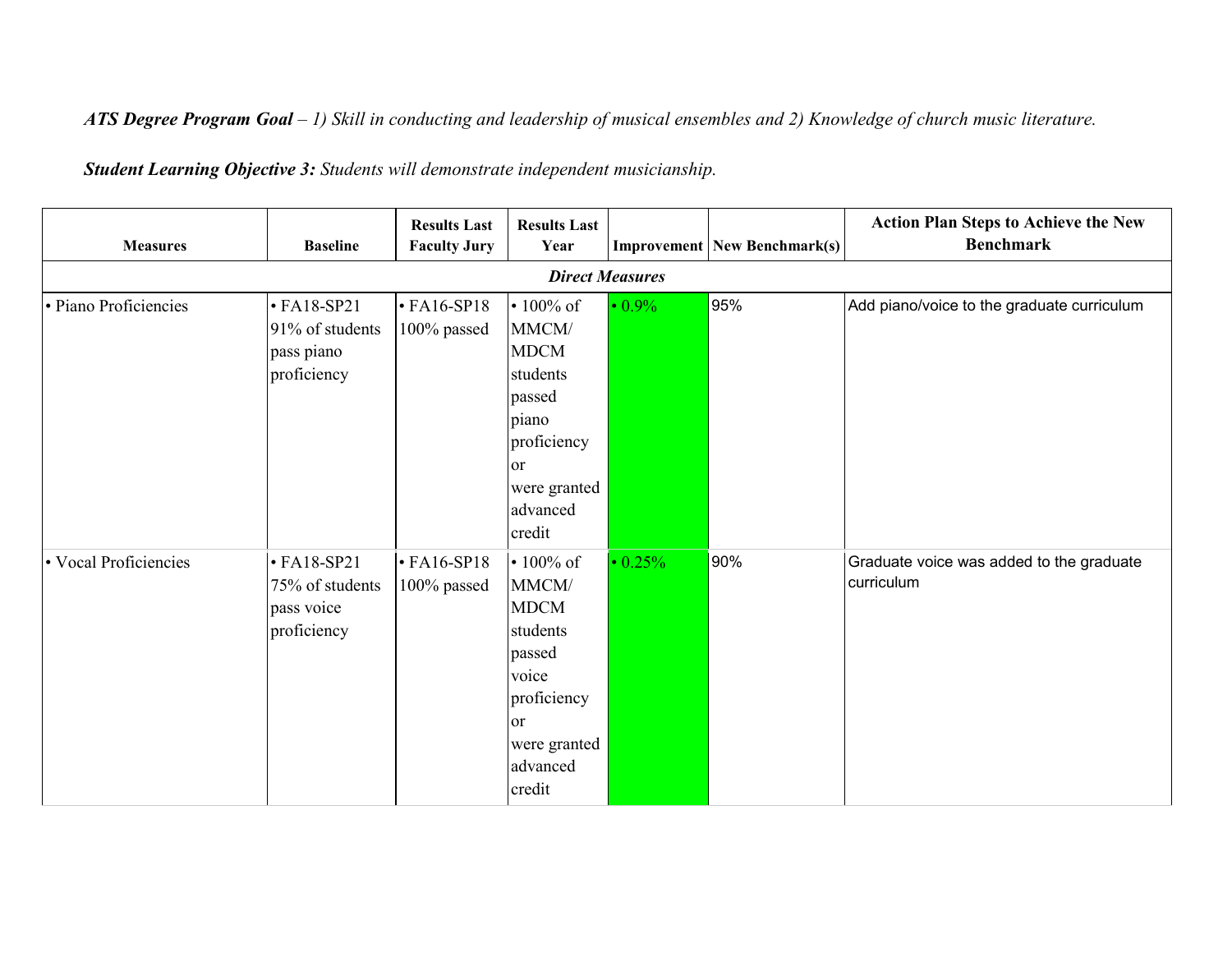| • Comprehensive Exams:<br>Music Theory (MT) | $\cdot$ SP15-SP16<br>81%<br>$\cdot$ FA16-SP18<br>60%<br>$• F18-SP21$<br>83%/12                     | $\cdot$ SP15-SP16<br>33%<br>$\cdot$ FA16-SP18<br>83%/12 | $\cdot$ FA18-SP21<br>75%/13.25                                   | $\cdot$ -8%/1.25<br>• Baseline: -<br>$8\%/1.25$                                                                             | 70%/13 moving to<br>average score for<br>this item. | In the fall of 2021 a new professor will be<br>teaching the course. Discussions have already<br>occurred regarding improving the essay<br>response.A textbook was created. Test<br>question may need to be altered.<br>Evaluate time on test: 1 hour - break - 1 hour                                                                                                                                    |
|---------------------------------------------|----------------------------------------------------------------------------------------------------|---------------------------------------------------------|------------------------------------------------------------------|-----------------------------------------------------------------------------------------------------------------------------|-----------------------------------------------------|----------------------------------------------------------------------------------------------------------------------------------------------------------------------------------------------------------------------------------------------------------------------------------------------------------------------------------------------------------------------------------------------------------|
| • Multiple Choice Theory                    | · Fall16-Spr17<br>50% passing<br>· Fall17-Spr18<br>55% passing<br>$\cdot$ FA18-SP21<br>55% average | $\cdot$ FA16-SP17:<br>66%<br>$\cdot$ FA17-SP18:<br>66%  | $\cdot$ FA18-SP21<br>average score • Baseline:<br>69%            | $\cdot$ 3%<br>14%                                                                                                           | 65%                                                 | Not only was there improvement in the overall<br>scores, all students except a student who had<br>been out of the program for a substantial<br>period of time, passed the multiple choice<br>portion of the test. A text was added as a<br>requirement for the class, Comprehensive<br>Exams. However, the score is still lower than<br>other test scores. Multiple choice questions<br>should be added. |
|                                             |                                                                                                    |                                                         | <b>Indirect Measures</b>                                         |                                                                                                                             |                                                     |                                                                                                                                                                                                                                                                                                                                                                                                          |
| · Student Progress Rubric<br>(portfolio)    | $\cdot$ 81% of students $\cdot$ FA17-SP18<br>on target in 6 of<br>8 categories                     | 100%                                                    | • $100%$<br>scored "on<br>target"<br>in at least 6<br>categories | · baseline:<br>19%                                                                                                          | 90%                                                 | Try to score this item annually                                                                                                                                                                                                                                                                                                                                                                          |
| · Independent Musicianship<br>$(\text{IP})$ | $\cdot$ FA18-SP21 IP<br>81% rated it 4.0<br>or higher                                              | $\cdot$ SP18<br>100% (4 in<br>category 5)               | $\cdot$ SP21<br>55.6% rated<br>it $4.0$ or<br>Higher;<br>4.112   | $\cdot$ -25.4%<br>• Baseline: -<br>44.4%<br>(some of the<br>students to<br>not have<br>background;<br>they are<br>leveling) | 4.0                                                 | Several of these students are leveling.                                                                                                                                                                                                                                                                                                                                                                  |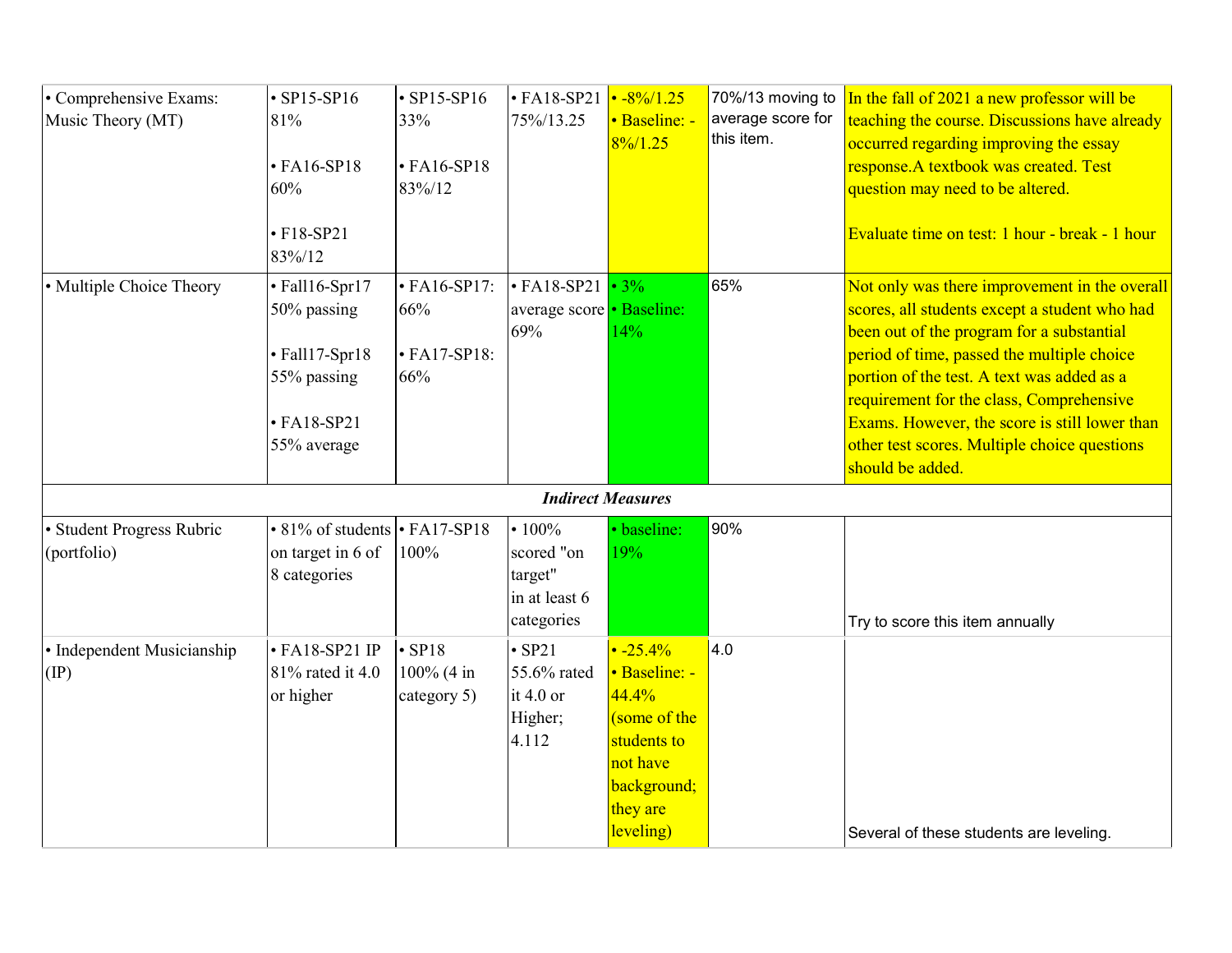| • Focused Conversation Groups |  |  | <b>From students leveling there was consensus</b> |
|-------------------------------|--|--|---------------------------------------------------|
|                               |  |  | that more was needed on sight-singing/ear-        |
|                               |  |  | training. One student asked if there could be a   |
|                               |  |  | separate class for sight-singing and ear-         |
|                               |  |  | training. One of the students noted that the      |
|                               |  |  | Covid year was helpful because so much time       |
|                               |  |  | was spent on sight-singing; another student       |
|                               |  |  | agreed that it was painful but helped them        |
|                               |  |  | grow in sight-singing.                            |
|                               |  |  |                                                   |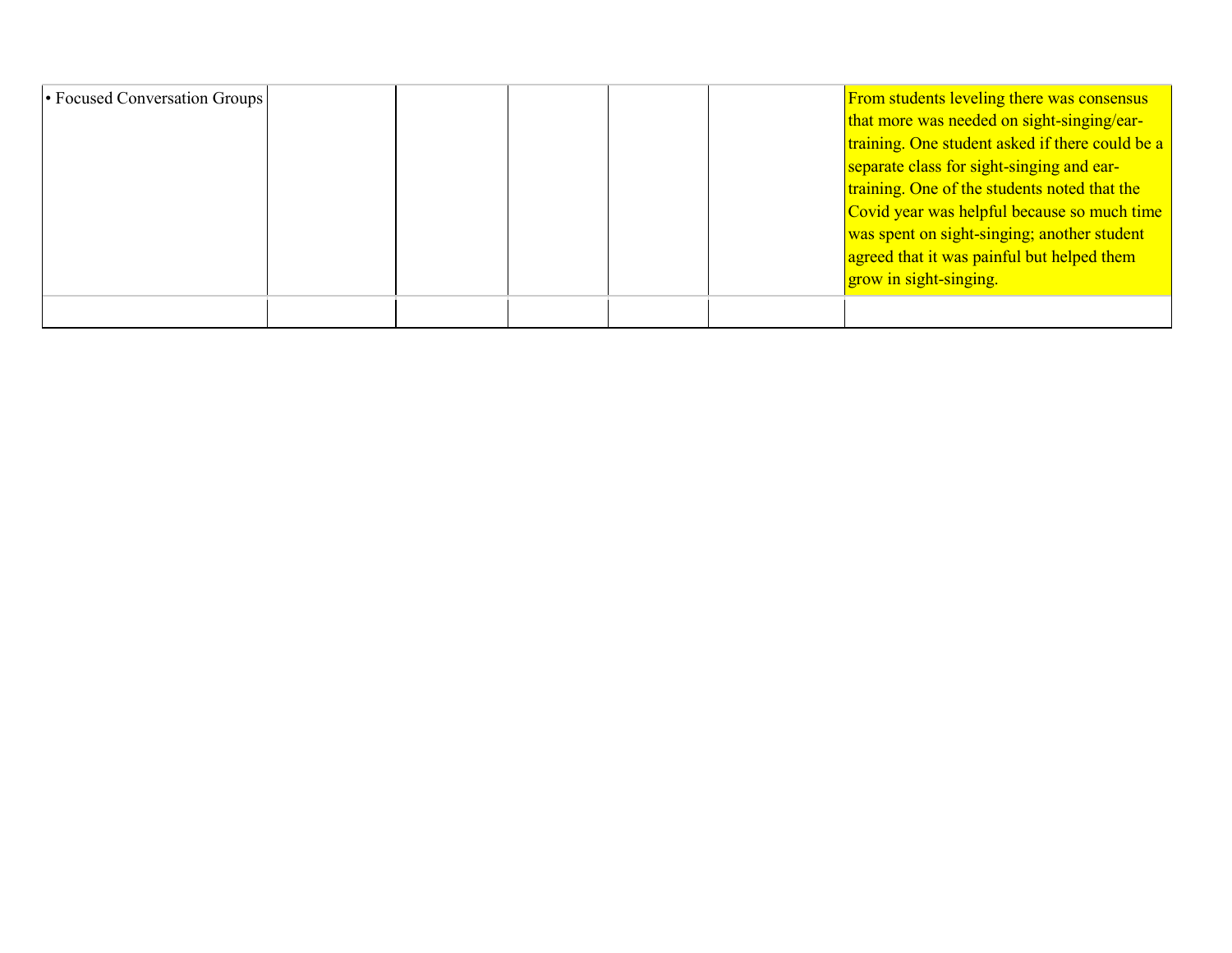## *ATS Degree Program Goal – Capacity to lead a comprehensive program of church music education.*

*Student Learning Objective 4: Students will demonstrate an ability to contextualize and creatively apply the principles of church music ministry in various church ministry settings.*

| <b>Measures</b>                                             | <b>Baseline</b>                                                                | <b>Results Last</b><br><b>Faculty Jury</b>       | <b>Results Last</b><br>Year                                                    | Improvement                               | <b>New</b><br>Benchmark(s) | <b>Action Plan Steps to Achieve the New</b><br><b>Benchmark</b> |  |  |  |  |
|-------------------------------------------------------------|--------------------------------------------------------------------------------|--------------------------------------------------|--------------------------------------------------------------------------------|-------------------------------------------|----------------------------|-----------------------------------------------------------------|--|--|--|--|
|                                                             | <b>Direct Measures</b>                                                         |                                                  |                                                                                |                                           |                            |                                                                 |  |  |  |  |
| • Comprehensive Exams:<br><b>CME</b>                        | $\cdot$ FA18-SP21<br>CME<br>83%/12                                             | $\cdot$ FA16-SP18<br>100%/12                     | $\cdot$ FA18-SP21<br>100%/16.88                                                | $\cdot$ 0/4.88<br>• Baseline:<br>17%/4.88 |                            |                                                                 |  |  |  |  |
|                                                             | <b>Indirect Measures</b>                                                       |                                                  |                                                                                |                                           |                            |                                                                 |  |  |  |  |
| • Student Progress Rubric<br>(portfolio)                    | $\cdot$ 81% of students $\cdot$ FA17-SP18<br>on target in 6 of<br>8 categories | 100%                                             | $\cdot 100\%$<br>scored "on<br>target"<br>in at least 6<br>categories          | • Baseline:<br>19%                        |                            |                                                                 |  |  |  |  |
| • Contextualize and Creatively • FA18-SP21 CC<br>Apply (CC) | 80% rated it 4.0<br>or higher                                                  | $\cdot$ FA18-SP21<br>$80\%$ (1 in<br>category 5) | $\cdot$ SP21<br>77.8% rated it <b>·</b> Baseline: -<br>4.0 or<br>higher; 3.889 | $\cdot$ -2.2%<br>2.2%                     | 3.75                       | New class created titled worship band<br>leadership             |  |  |  |  |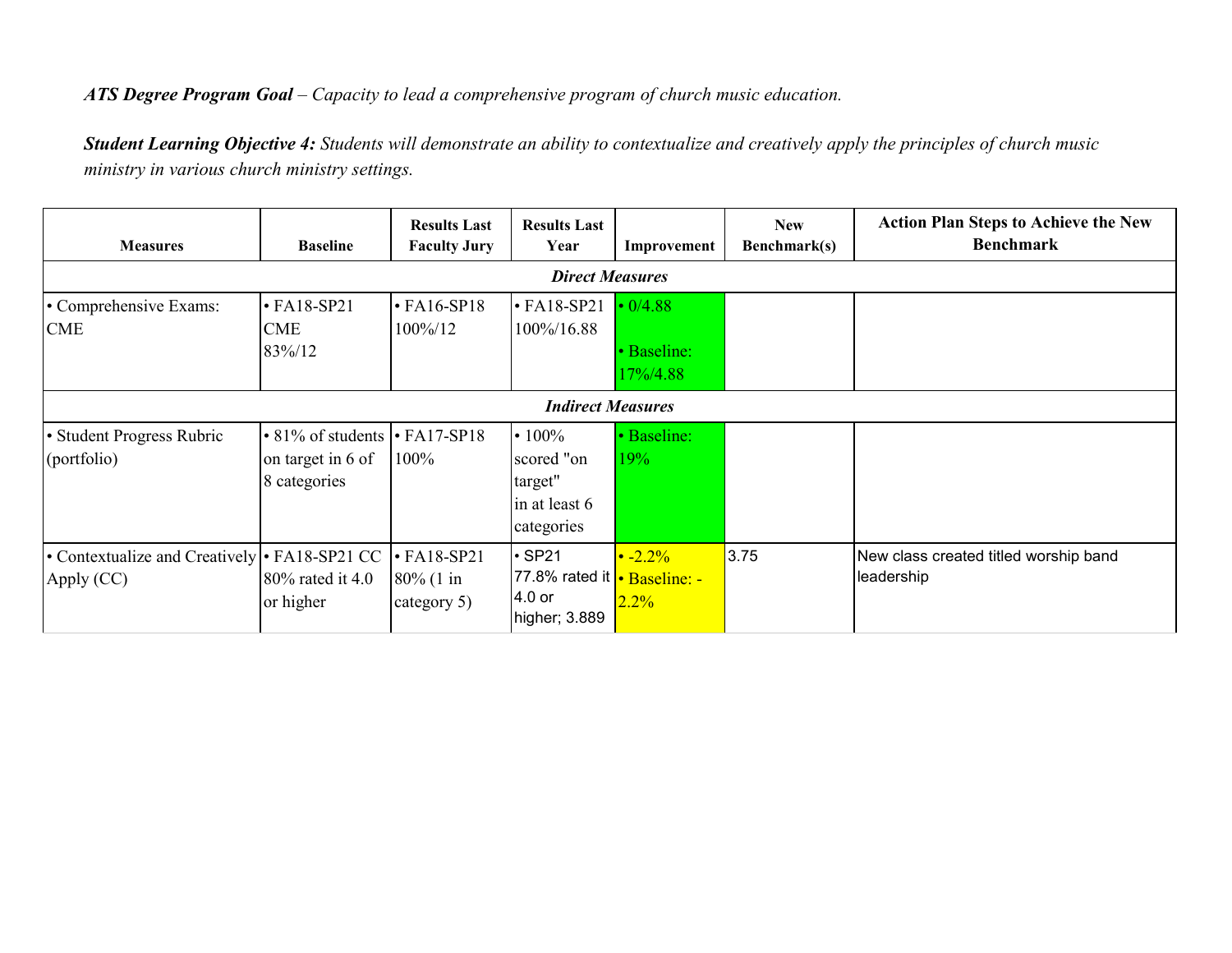| • Focused Conversation |  | Specifically worship band was mentioned as    |
|------------------------|--|-----------------------------------------------|
| Groups                 |  | an area where more practical experience was   |
|                        |  | needed by more than one student, but one      |
|                        |  | student noted that more experience was        |
|                        |  | needed in a range of areas (e.g., actually    |
|                        |  | conducting a choir). One student specifically |
|                        |  | mentioned getting more time on various        |
|                        |  | worship band instruments. More than one       |
|                        |  | student asked if an internship might be       |
|                        |  | possible. One student suggested requiring a   |
|                        |  | guitar competency. More than one student      |
|                        |  | mentioned that they would like to have more   |
|                        |  | vocal experience/instruction in areas with    |
|                        |  | genres beyond classical and broadway.         |